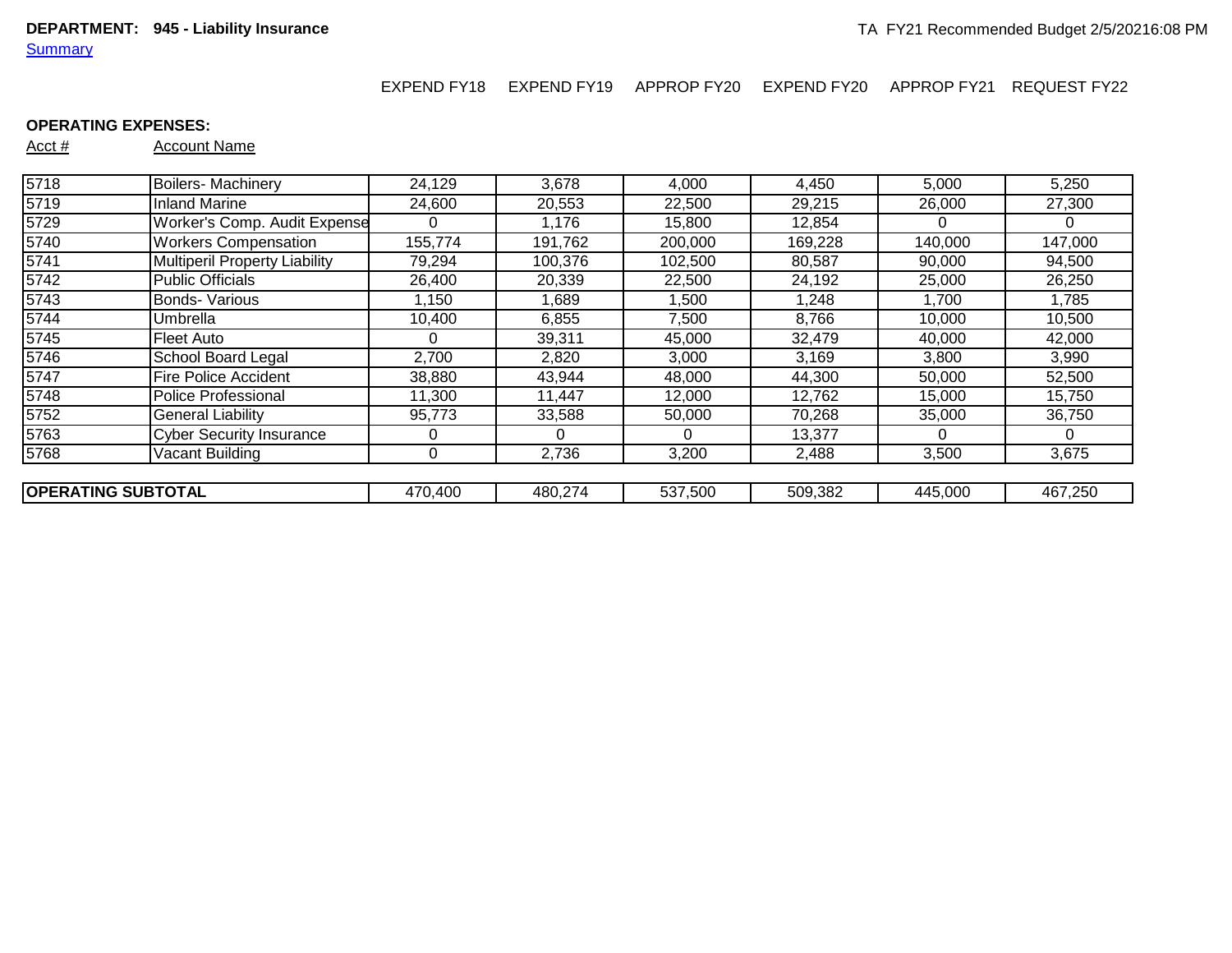*EXPEND FY18 EXPEND FY19 APPROP FY20 EXPEND FY20 APPROP FY21 REQUEST FY22 CHANGE*

# **OPERATING EXPENSES:**

| 5301                      | <b>Professional Labor</b> | 4,623   | 9.123   | 20,000  | 30,907 | 15,000  | 15,000  | 0.00%    |
|---------------------------|---------------------------|---------|---------|---------|--------|---------|---------|----------|
| 5302                      | `Town<br>Professional     | 132,402 | 104,374 | 155.640 | 67.057 | 150.640 | 150.640 | $0.00\%$ |
|                           |                           |         |         |         |        |         |         |          |
| <b>OPERATING SUBTOTAL</b> |                           | 137,025 | 113,497 | 175.640 | 97,964 | 165,640 | 165,640 | 0.00%    |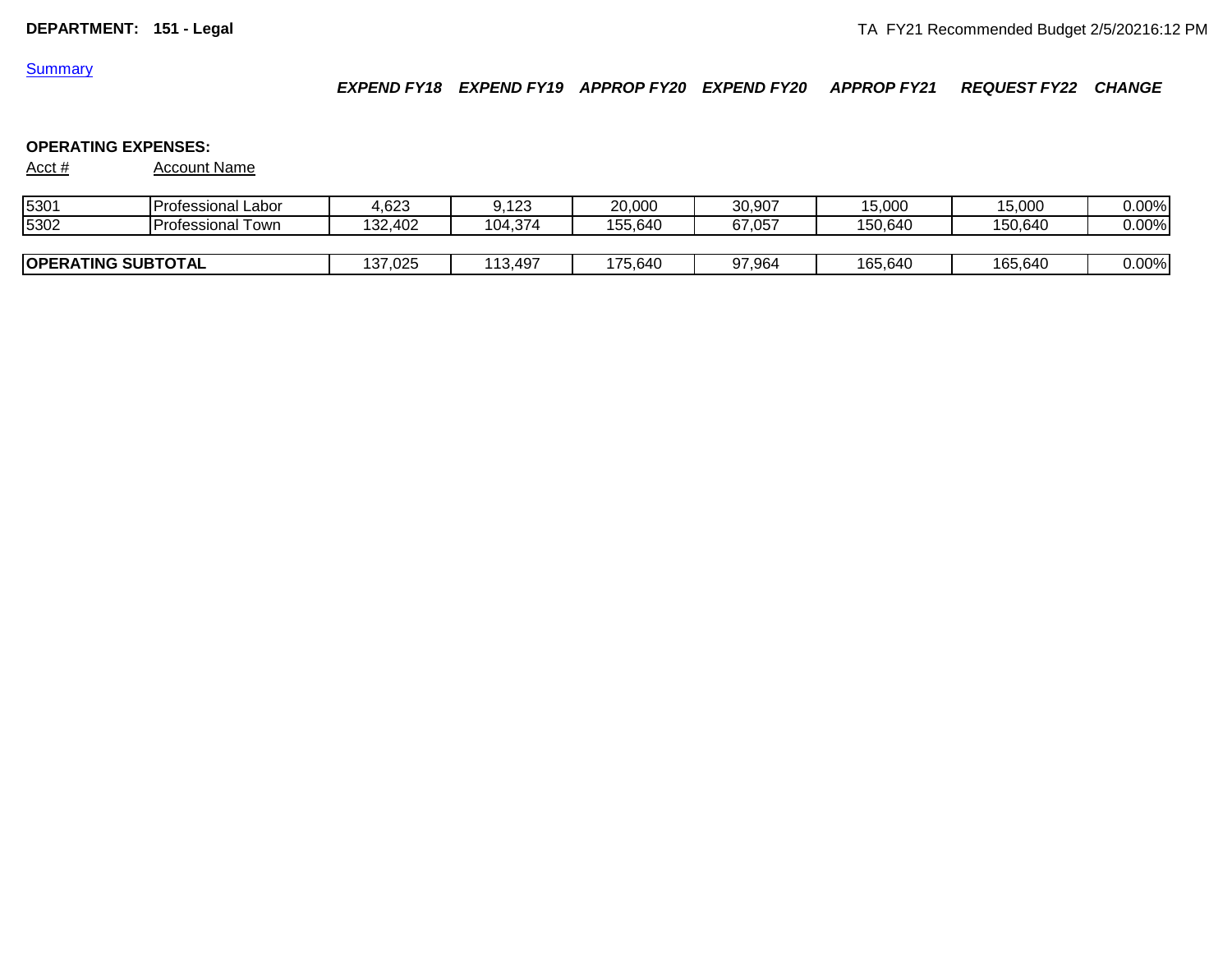*EXPEND FY18 EXPEND FY19 APPROP FY20 EXPEND FY20 APPROP FY21 REQUEST FY22 CHANGE*

## **OPERATING EXPENSES:**

| 5210                                | Streetlighting<br>oueeuig | 3,667 | 3,252 | 5515<br>، ا ل | . 017<br>+.v | 7. E 4. E<br>ວ.ວ ເວ | 5515<br><b>U.U.U</b> | 0.00% |
|-------------------------------------|---------------------------|-------|-------|---------------|--------------|---------------------|----------------------|-------|
|                                     |                           |       |       |               |              |                     |                      |       |
| <b>SUBTOTAL</b><br><b>OPERATING</b> |                           | 3,667 | 3,252 | 5,515         | .017<br>ו שר | .<br>5.5TS          | 5,515                | 0.00% |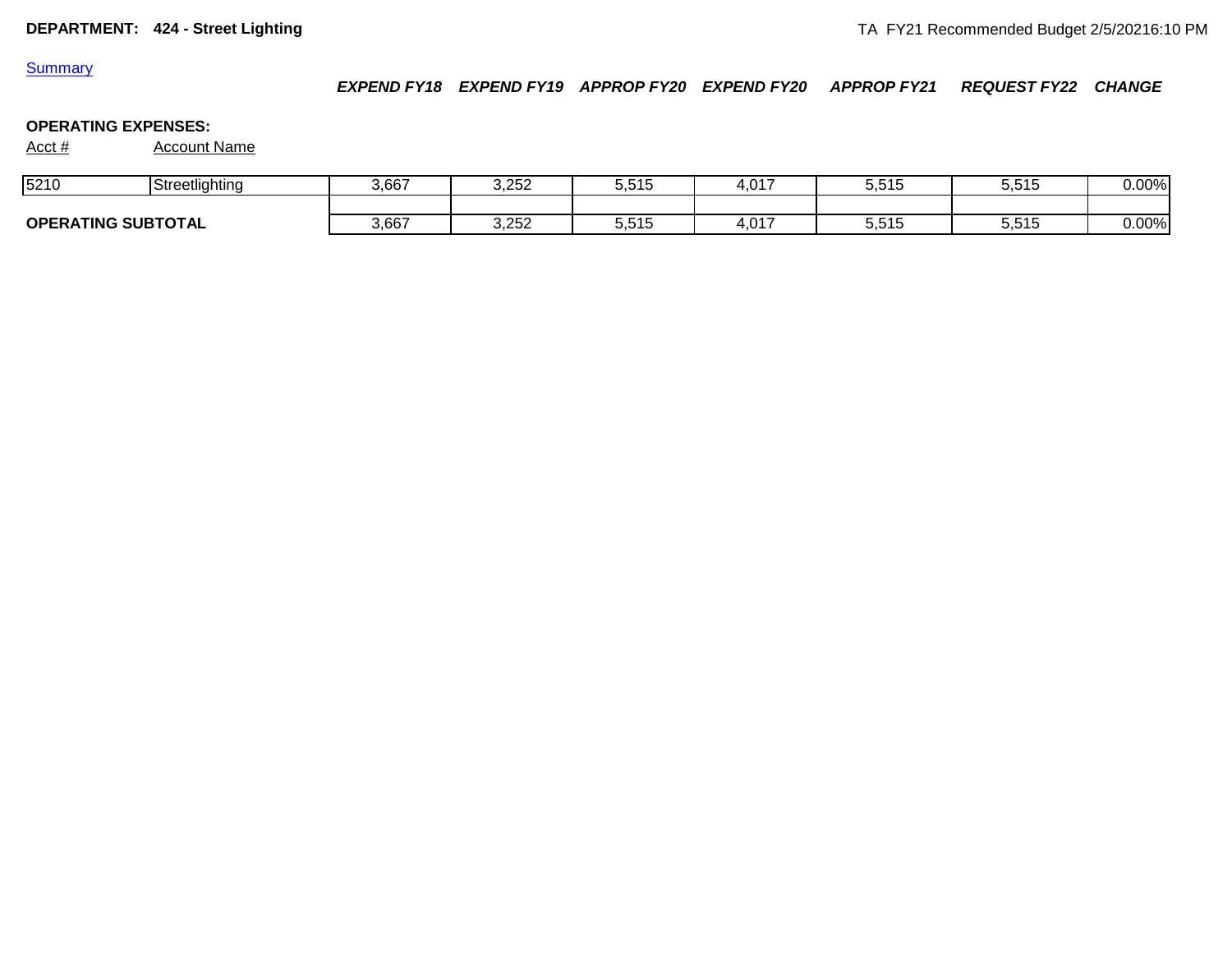*EXPEND FY18 EXPEND FY19 APPROP FY20 EXPEND FY20 APPROP FY21 REQUEST FY22 CHANGE*

#### **OPERATING EXPENSES:**

|                   | <b>OPERATING SUBTOTAL</b>              | 289,636          | 374,135  | 417,171             | 405,817     | 425,171  | 443,671     |        |
|-------------------|----------------------------------------|------------------|----------|---------------------|-------------|----------|-------------|--------|
| 5212              | <b>Electricity-Old Mill Sites</b>      | 243              | 206      | 330                 | 212         | 330      | 330         | 0.00%  |
| 5217              | Natural Gas-Historical Society         | 693              | 780      | 1,250               | 67          | 1,250    | 1,250       | 0.00%  |
| 5212              | <b>Electricity- Historical Society</b> | 416              | 154      | 450                 | 199         | 450      | 450         | 0.00%  |
| 5212              | Electricity-Library                    | 26,269           | 23,808   | 28,000              | 21,347      | 28,000   | 28,000      | 0.00%  |
| 5212              | Electricity-COA                        | 1,576            | 1,352    | 2,500               | 1,143       | 2,500    | 2,500       | 0.00%  |
| 5211              | Heating Fuel- COA                      | 3,042            | 4,682    | 4,950               | 5,037       | 4,950    | 4,950       | 0.00%  |
| 5217              | Natural Gas-Office/Garage              | 6,571            | 5,844    | 5,000               | 4,466       | 5,000    | 5,000       | 0.00%  |
| 5212              | Electricity- DPW-Recreation            | 1,577            | 1,552    | 1,900               | 1,441       | 1,900    | 1,900       | 0.00%  |
| 5212              | Electricity- DPW-Traffic Signals       | 393              | 403      | 450                 | 386         | 450      | 450         | 0.00%  |
| 5212              | <b>Electricity- DPW</b>                | 17,568           | 16,805   | 17,211              | 15,788      | 17,211   | 17,211      | 0.00%  |
| 5211              | Heating Fuel-Landfill                  | 976              | 1,933    | 1,590               | $\Omega$    | 1,590    | 1,590       | 0.00%  |
| 5211              | <b>Heating Fuel Office Garage</b>      | 126              | $\Omega$ | $\Omega$            | 1,635       | $\Omega$ | $\Omega$    |        |
| 5405              | Postage                                | 29,080           | 29,010   | 32,500              | 31,365      | 32,500   | 33,000      | 1.54%  |
| 5214              | Gasoline                               | 75,841           | 66,940   | $\overline{72,000}$ | 73,426      | 70,000   | 70,000      | 0.00%  |
| 5217              | <b>Natural Gas- Natural Resource:</b>  | 0                | $\Omega$ | 6,000               | 3,808       | 6,000    | 6,000       | 0.00%  |
| 5212              | <b>Electricity- Natural Resources</b>  | 1,383            | 498      | 1,400               | 7,485       | 1,400    | 1,400       | 0.00%  |
| 5211              | <b>Heating Fuel- Natural Resource</b>  | 674              | $\Omega$ | 500                 | $\mathbf 0$ | 500      | 500         | 0.00%  |
| 5217              | Natural Gas - Fire                     | 0                | 4,011    | $\mathbf 0$         | $\mathbf 0$ | $\Omega$ | $\mathbf 0$ |        |
| 5212              | <b>Electricity-Fire</b>                | $\Omega$         | 5,587    | 9,000               | 0           | $\Omega$ | 0           |        |
| $\overline{5217}$ | Natural Gas - Police                   | 15,880           | 15,383   | 17,500              | 11,613      | 17,500   | 17,500      | 0.00%  |
| 5212              | Electricity- Police Dept.              | 35,258           | 30,060   | 37,500              | 28,654      | 37,500   | 37,500      | 0.00%  |
| 5777              | <b>System Repairs</b>                  | 1,125            | 2,262    | 4,200               | 3,586       | 4,200    | 4,200       | 0.00%  |
| 5340              | Telephone                              | 1,120            | 59,773   | 62,000              | 75,819      | 62,000   | 80,000      | 29.03% |
| 5212              | <b>CVEC PV Admin. Charges</b>          | 1,801            | 25,495   | 28,000              | 41,431      | 50,000   | 50,000      | 0.00%  |
| $\overline{5199}$ | <b>Diesel Fuel</b>                     | 58,262           | 68,918   | 73,000              | 68,071      | 70,000   | 70,000      | 0.00%  |
| 5212              | <b>Electrcity- Drummer Boy</b>         | $\overline{307}$ | 264      | 350                 | 228         | 350      | 350         | 0.00%  |
| 5217              | Natural Gas - Town Hall                | 6,350            | 7,172    | 6,500               | 6,262       | 6,500    | 6,500       | 0.00%  |
| 5212              | Electricity- Town Hall                 | 3,025            | 1,162    | 3,000               | 2,259       | 3,000    | 3,000       | 0.00%  |
| 5212              | Electricity- Satucket Rd - Tree        | 79               | 83       | 90                  | 88          | 90       | 90          | 0.00%  |
|                   |                                        |                  |          |                     |             |          |             |        |